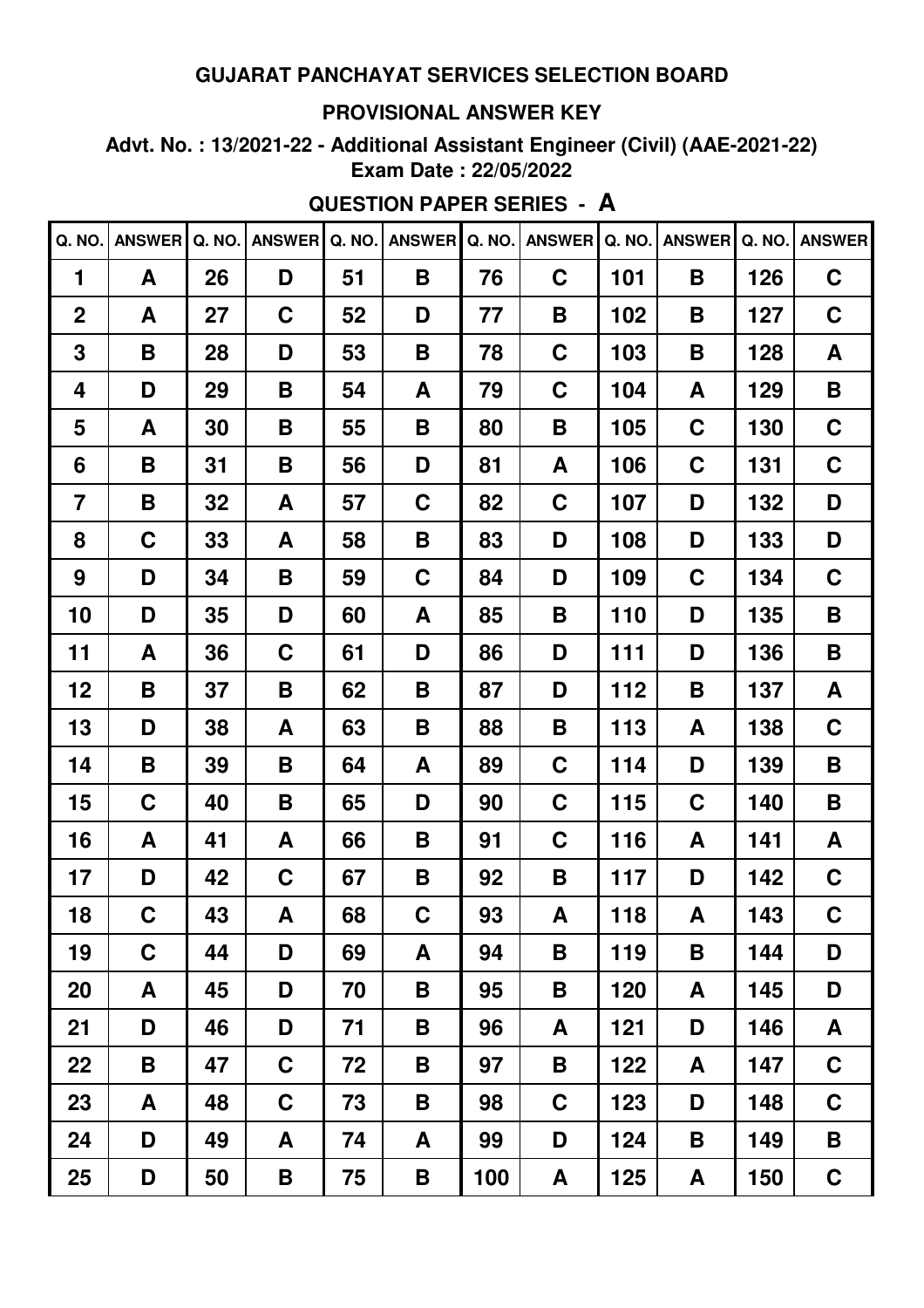#### **PROVISIONAL ANSWER KEY**

**Advt. No. : 13/2021-22 - Additional Assistant Engineer (Civil) (AAE-2021-22) Exam Date : 22/05/2022**

# **QUESTION PAPER SERIES - B**

| Q. NO.           | <b>ANSWER</b> | <b>Q. NO.</b> | <b>ANSWER</b> | Q. NO. | <b>ANSWER</b> | Q. NO. | <b>ANSWER</b> | Q. NO. | <b>ANSWER</b> | Q. NO. | <b>ANSWER</b> |
|------------------|---------------|---------------|---------------|--------|---------------|--------|---------------|--------|---------------|--------|---------------|
| 1                | $\mathbf C$   | 26            | $\mathbf C$   | 51     | Β             | 76     | D             | 101    | $\mathbf C$   | 126    | B             |
| $\boldsymbol{2}$ | $\mathbf C$   | 27            | $\mathbf C$   | 52     | A             | 77     | A             | 102    | $\mathbf C$   | 127    | A             |
| 3                | C             | 28            | D             | 53     | D             | 78     | C             | 103    | D             | 128    | B             |
| 4                | C             | 29            | A             | 54     | Β             | 79     | A             | 104    | C             | 129    | B             |
| 5                | C             | 30            | A             | 55     | Β             | 80     | D             | 105    | C             | 130    | A             |
| 6                | B             | 31            | A             | 56     | C             | 81     | C             | 106    | C             | 131    | A             |
| $\overline{7}$   | A             | 32            | D             | 57     | D             | 82     | A             | 107    | D             | 132    | C             |
| 8                | A             | 33            | D             | 58     | A             | 83     | C             | 108    | B             | 133    | A             |
| 9                | A             | 34            | D             | 59     | C             | 84     | Β             | 109    | C             | 134    | C             |
| 10               | A             | 35            | A             | 60     | D             | 85     | D             | 110    | B             | 135    | B             |
| 11               | D             | 36            | C             | 61     | B             | 86     | A             | 111    | A             | 136    | B             |
| 12               | A             | 37            | B             | 62     | Β             | 87     | C             | 112    | A             | 137    | C             |
| 13               | A             | 38            | C             | 63     | C             | 88     | Β             | 113    | C             | 138    | C             |
| 14               | B             | 39            | D             | 64     | C             | 89     | A             | 114    | $\mathbf C$   | 139    | B             |
| 15               | D             | 40            | A             | 65     | B             | 90     | A             | 115    | D             | 140    | B             |
| 16               | C             | 41            | D             | 66     | B             | 91     | C             | 116    | D             | 141    | D             |
| 17               | B             | 42            | B             | 67     | C             | 92     | A             | 117    | A             | 142    | C             |
| 18               | B             | 43            | D             | 68     | D             | 93     | D             | 118    | $\mathbf C$   | 143    | A             |
| 19               | D             | 44            | $\mathbf C$   | 69     | C             | 94     | $\mathbf C$   | 119    | $\mathbf C$   | 144    | A             |
| 20               | $\mathbf C$   | 45            | D             | 70     | A             | 95     | C             | 120    | D             | 145    | B             |
| 21               | B             | 46            | D             | 71     | Β             | 96     | D             | 121    | B             | 146    | A             |
| 22               | D             | 47            | D             | 72     | D             | 97     | D             | 122    | A             | 147    | B             |
| 23               | $\mathbf C$   | 48            | B             | 73     | $\mathbf C$   | 98     | $\mathbf C$   | 123    | B             | 148    | D             |
| 24               | D             | 49            | $\mathbf C$   | 74     | A             | 99     | $\mathbf C$   | 124    | D             | 149    | $\mathbf C$   |
| 25               | A             | 50            | A             | 75     | B             | 100    | B             | 125    | D             | 150    | $\mathbf C$   |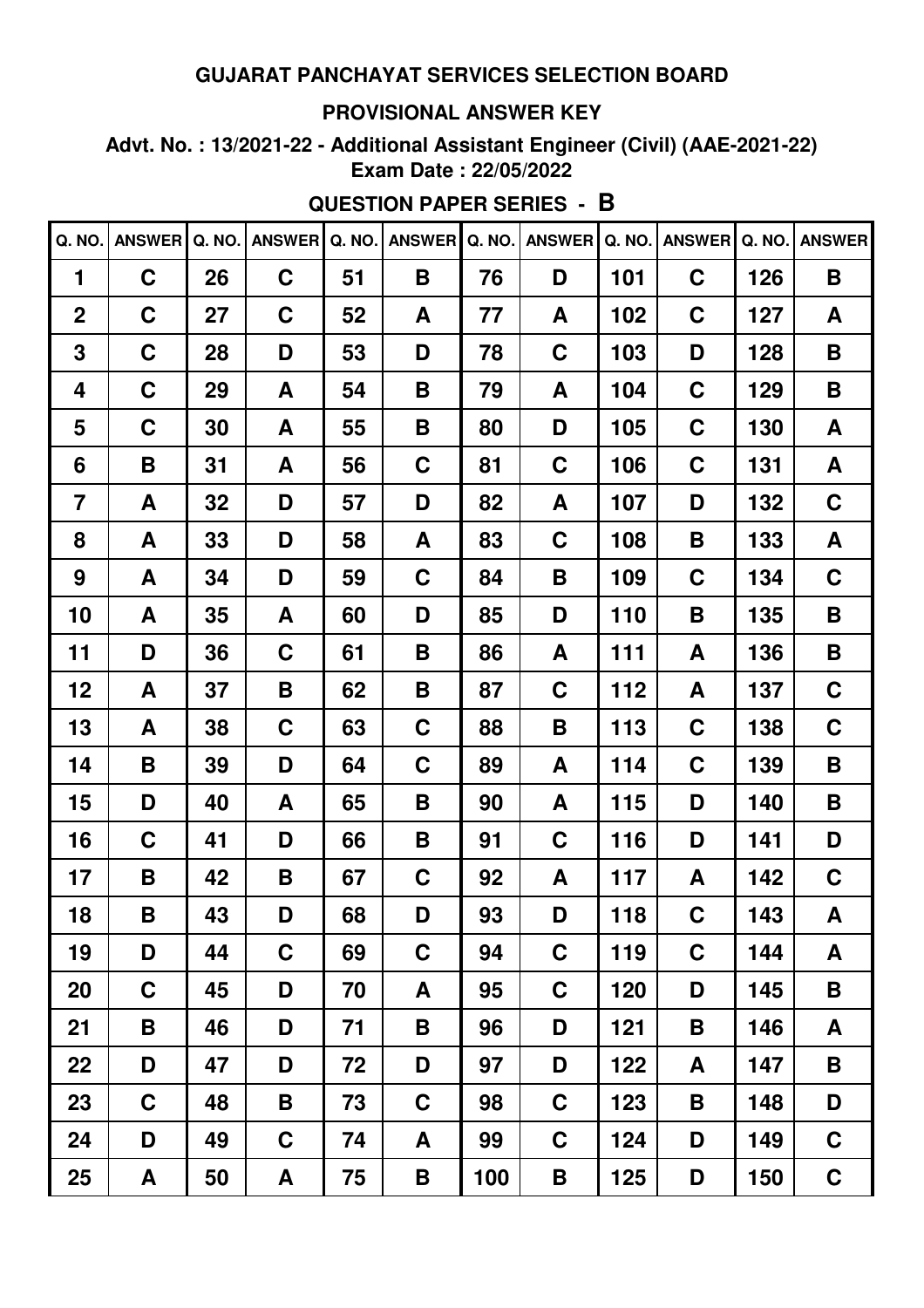#### **PROVISIONAL ANSWER KEY**

**Advt. No. : 13/2021-22 - Additional Assistant Engineer (Civil) (AAE-2021-22) Exam Date : 22/05/2022**

# **QUESTION PAPER SERIES - C**

| Q. NO.         | <b>ANSWER</b> | Q. NO. | <b>ANSWER</b> | Q. NO. | <b>ANSWER</b> | Q. NO. | <b>ANSWER</b> | Q. NO. | <b>ANSWER</b> | Q. NO. | <b>ANSWER</b> |
|----------------|---------------|--------|---------------|--------|---------------|--------|---------------|--------|---------------|--------|---------------|
| 1              | B             | 26     | B             | 51     | D             | 76     | B             | 101    | D             | 126    | C             |
| $\overline{2}$ | A             | 27     | B             | 52     | $\mathbf C$   | 77     | C             | 102    | $\mathbf C$   | 127    | C             |
| 3              | B             | 28     | D             | 53     | A             | 78     | D             | 103    | D             | 128    | B             |
| 4              | A             | 29     | Β             | 54     | D             | 79     | A             | 104    | D             | 129    | D             |
| 5              | A             | 30     | Β             | 55     | C             | 80     | D             | 105    | A             | 130    | A             |
| 6              | A             | 31     | B             | 56     | C             | 81     | A             | 106    | $\mathbf C$   | 131    | A             |
| $\overline{7}$ | A             | 32     | A             | 57     | Β             | 82     | B             | 107    | A             | 132    | D             |
| 8              | A             | 33     | A             | 58     | C             | 83     | C             | 108    | B             | 133    | D             |
| 9              | D             | 34     | B             | 59     | A             | 84     | A             | 109    | C             | 134    | A             |
| 10             | B             | 35     | D             | 60     | C             | 85     | A             | 110    | C             | 135    | D             |
| 11             | C             | 36     | C             | 61     | D             | 86     | D             | 111    | A             | 136    | C             |
| 12             | $\mathbf C$   | 37     | D             | 62     | B             | 87     | B             | 112    | D             | 137    | B             |
| 13             | C             | 38     | Β             | 63     | A             | 88     | A             | 113    | A             | 138    | C             |
| 14             | B             | 39     | D             | 64     | B             | 89     | B             | 114    | B             | 139    | C             |
| 15             | B             | 40     | D             | 65     | A             | 90     | D             | 115    | A             | 140    | D             |
| 16             | C             | 41     | D             | 66     | B             | 91     | D             | 116    | D             | 141    | D             |
| 17             | C             | 42     | D             | 67     | B             | 92     | D             | 117    | D             | 142    | Β             |
| 18             | B             | 43     | D             | 68     | A             | 93     | $\mathbf C$   | 118    | $\mathbf C$   | 143    | $\mathbf C$   |
| 19             | A             | 44     | C             | 69     | B             | 94     | D             | 119    | D             | 144    | $\mathbf C$   |
| 20             | D             | 45     | A             | 70     | D             | 95     | D             | 120    | B             | 145    | A             |
| 21             | D             | 46     | D             | 71     | $\mathbf C$   | 96     | Β             | 121    | $\mathbf C$   | 146    | B             |
| 22             | D             | 47     | D             | 72     | A             | 97     | B             | 122    | Β             | 147    | A             |
| 23             | D             | 48     | $\mathbf C$   | 73     | $\mathbf C$   | 98     | A             | 123    | A             | 148    | $\mathbf C$   |
| 24             | D             | 49     | D             | 74     | D             | 99     | D             | 124    | B             | 149    | A             |
| 25             | D             | 50     | A             | 75     | $\mathbf C$   | 100    | D             | 125    | D             | 150    | B             |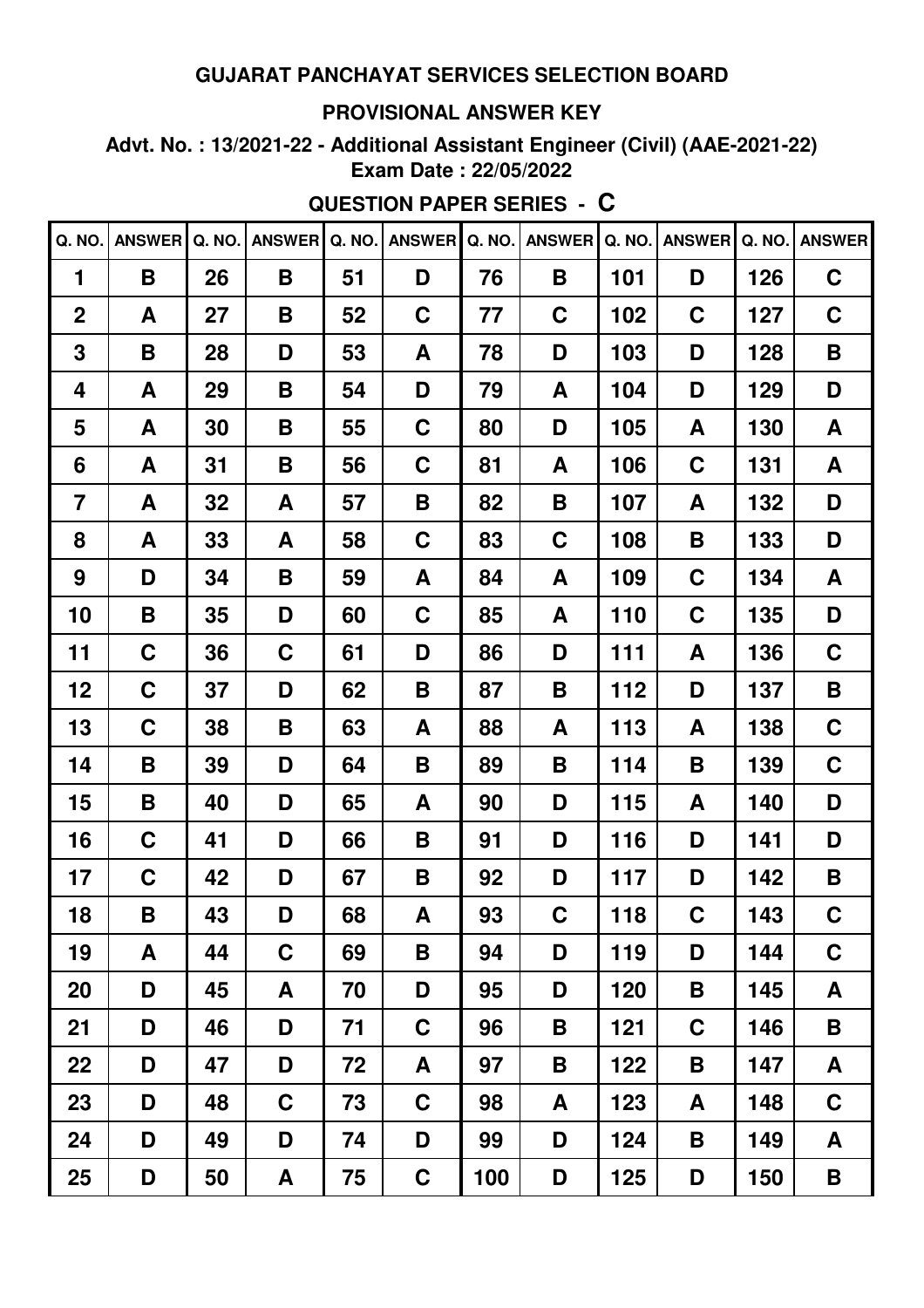#### **PROVISIONAL ANSWER KEY**

**Advt. No. : 13/2021-22 - Additional Assistant Engineer (Civil) (AAE-2021-22) Exam Date : 22/05/2022**

# **QUESTION PAPER SERIES - D**

| Q. NO.         | <b>ANSWER</b> | Q. NO. | <b>ANSWER</b> | Q. NO. | <b>ANSWER</b> | Q. NO. | <b>ANSWER</b> | Q. NO. | <b>ANSWER</b> | Q. NO. | <b>ANSWER</b> |
|----------------|---------------|--------|---------------|--------|---------------|--------|---------------|--------|---------------|--------|---------------|
| 1              | A             | 26     | A             | 51     | $\mathbf C$   | 76     | D             | 101    | B             | 126    | D             |
| $\overline{2}$ | C             | 27     | A             | 52     | A             | 77     | D             | 102    | A             | 127    | A             |
| 3              | C             | 28     | $\mathbf C$   | 53     | B             | 78     | B             | 103    | D             | 128    | A             |
| 4              | A             | 29     | C             | 54     | B             | 79     | D             | 104    | B             | 129    | Β             |
| 5              | D             | 30     | B             | 55     | D             | 80     | A             | 105    | D             | 130    | D             |
| 6              | B             | 31     | A             | 56     | B             | 81     | A             | 106    | C             | 131    | A             |
| $\overline{7}$ | D             | 32     | A             | 57     | D             | 82     | C             | 107    | D             | 132    | D             |
| 8              | C             | 33     | A             | 58     | B             | 83     | C             | 108    | A             | 133    | D             |
| 9              | A             | 34     | B             | 59     | A             | 84     | A             | 109    | $\mathbf C$   | 134    | A             |
| 10             | B             | 35     | A             | 60     | B             | 85     | A             | 110    | B             | 135    | C             |
| 11             | B             | 36     | D             | 61     | D             | 86     | A             | 111    | C             | 136    | A             |
| 12             | C             | 37     | A             | 62     | C             | 87     | D             | 112    | B             | 137    | A             |
| 13             | D             | 38     | C             | 63     | D             | 88     | C             | 113    | A             | 138    | A             |
| 14             | B             | 39     | A             | 64     | C             | 89     | C             | 114    | A             | 139    | B             |
| 15             | D             | 40     | C             | 65     | C             | 90     | C             | 115    | B             | 140    | C             |
| 16             | A             | 41     | A             | 66     | B             | 91     | Β             | 116    | A             | 141    | A             |
| 17             | D             | 42     | A             | 67     | A             | 92     | A             | 117    | C             | 142    | B             |
| 18             | $\mathbf C$   | 43     | B             | 68     | $\mathbf C$   | 93     | $\mathbf C$   | 118    | A             | 143    | B             |
| 19             | B             | 44     | A             | 69     | D             | 94     | A             | 119    | B             | 144    | A             |
| 20             | $\mathbf C$   | 45     | B             | 70     | A             | 95     | A             | 120    | B             | 145    | $\mathbf C$   |
| 21             | B             | 46     | D             | 71     | B             | 96     | A             | 121    | A             | 146    | A             |
| 22             | B             | 47     | $\mathbf C$   | 72     | A             | 97     | Β             | 122    | B             | 147    | D             |
| 23             | D             | 48     | $\mathbf C$   | 73     | B             | 98     | D             | 123    | $\mathbf C$   | 148    | C             |
| 24             | D             | 49     | D             | 74     | D             | 99     | D             | 124    | D             | 149    | D             |
| 25             | $\mathbf C$   | 50     | $\mathbf C$   | 75     | D             | 100    | $\mathbf C$   | 125    | A             | 150    | B             |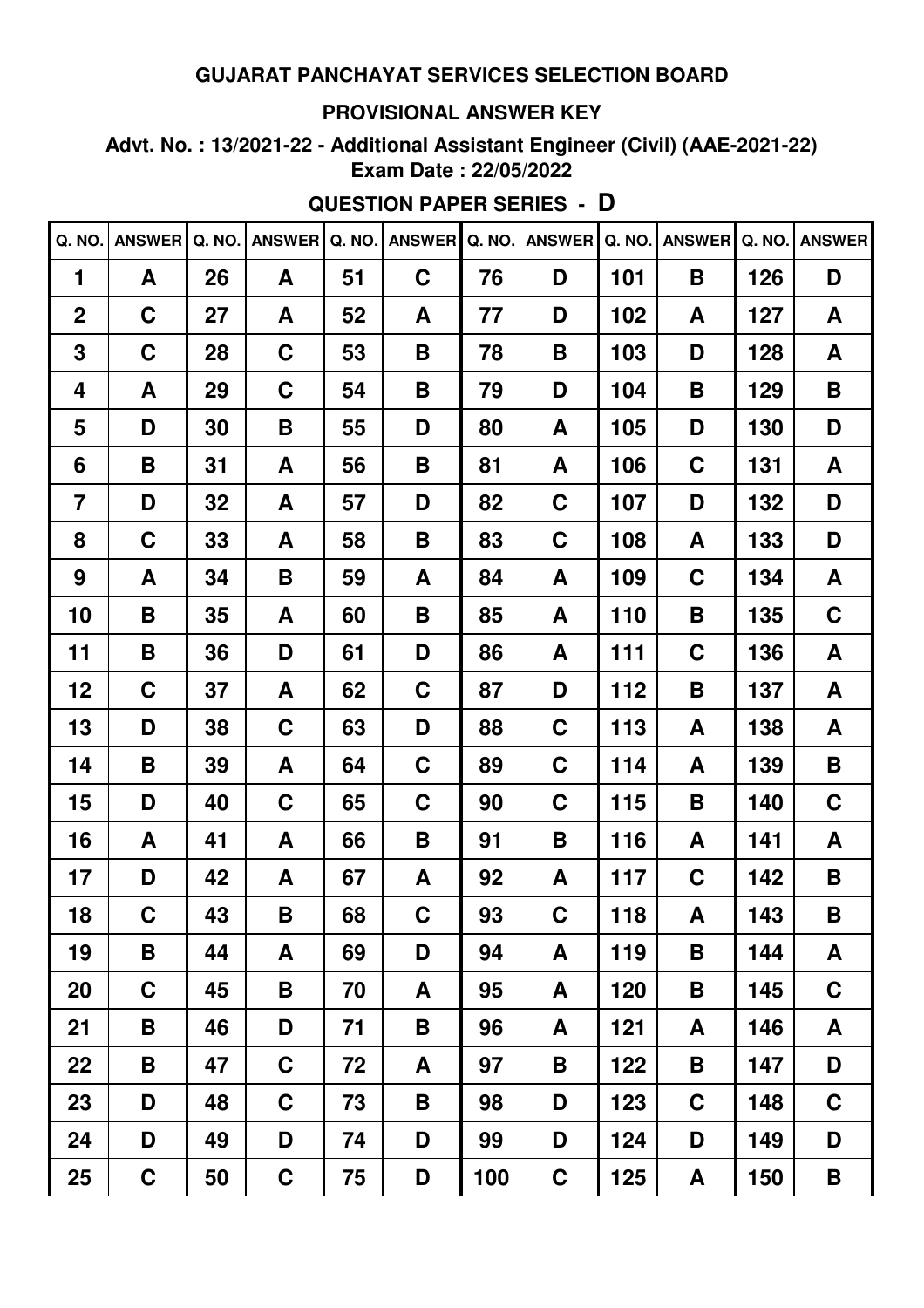#### **PROVISIONAL ANSWER KEY**

**Advt. No. : 13/2021-22 - Additional Assistant Engineer (Civil) (AAE-2021-22) Exam Date : 22/05/2022**

## **QUESTION PAPER SERIES - E**

| Q. NO.         | <b>ANSWER</b> | Q. NO. | <b>ANSWER</b> | Q. NO. | <b>ANSWER</b> | Q. NO. | <b>ANSWER</b> | Q. NO. | <b>ANSWER</b> | Q. NO. | <b>ANSWER</b> |
|----------------|---------------|--------|---------------|--------|---------------|--------|---------------|--------|---------------|--------|---------------|
| 1              | D             | 26     | A             | 51     | D             | 76     | D             | 101    | B             | 126    | B             |
| $\overline{2}$ | A             | 27     | D             | 52     | B             | 77     | C             | 102    | B             | 127    | C             |
| 3              | B             | 28     | D             | 53     | B             | 78     | D             | 103    | Β             | 128    | D             |
| 4              | C             | 29     | C             | 54     | B             | 79     | C             | 104    | $\mathbf C$   | 129    | C             |
| 5              | A             | 30     | D             | 55     | A             | 80     | C             | 105    | B             | 130    | Β             |
| 6              | C             | 31     | B             | 56     | B             | 81     | D             | 106    | B             | 131    | A             |
| $\overline{7}$ | B             | 32     | D             | 57     | B             | 82     | D             | 107    | B             | 132    | B             |
| 8              | C             | 33     | B             | 58     | A             | 83     | A             | 108    | C             | 133    | B             |
| 9              | B             | 34     | B             | 59     | A             | 84     | C             | 109    | B             | 134    | D             |
| 10             | D             | 35     | Β             | 60     | D             | 85     | D             | 110    | B             | 135    | B             |
| 11             | C             | 36     | C             | 61     | D             | 86     | D             | 111    | D             | 136    | B             |
| 12             | D             | 37     | A             | 62     | B             | 87     | A             | 112    | A             | 137    | D             |
| 13             | B             | 38     | D             | 63     | C             | 88     | D             | 113    | A             | 138    | D             |
| 14             | C             | 39     | C             | 64     | C             | 89     | B             | 114    | A             | 139    | B             |
| 15             | B             | 40     | C             | 65     | B             | 90     | C             | 115    | D             | 140    | D             |
| 16             | C             | 41     | B             | 66     | D             | 91     | Β             | 116    | $\mathbf C$   | 141    | C             |
| 17             | D             | 42     | A             | 67     | C             | 92     | C             | 117    | A             | 142    | D             |
| 18             | A             | 43     | C             | 68     | B             | 93     | B             | 118    | A             | 143    | $\mathbf C$   |
| 19             | $\mathbf C$   | 44     | B             | 69     | B             | 94     | B             | 119    | A             | 144    | $\mathbf C$   |
| 20             | B             | 45     | B             | 70     | B             | 95     | D             | 120    | B             | 145    | D             |
| 21             | A             | 46     | D             | 71     | $\mathbf C$   | 96     | A             | 121    | A             | 146    | D             |
| 22             | A             | 47     | A             | 72     | A             | 97     | A             | 122    | A             | 147    | B             |
| 23             | A             | 48     | A             | 73     | A             | 98     | Β             | 123    | A             | 148    | A             |
| 24             | $\mathbf C$   | 49     | A             | 74     | $\mathbf C$   | 99     | C             | 124    | A             | 149    | B             |
| 25             | D             | 50     | D             | 75     | $\mathbf C$   | 100    | $\mathbf C$   | 125    | D             | 150    | B             |